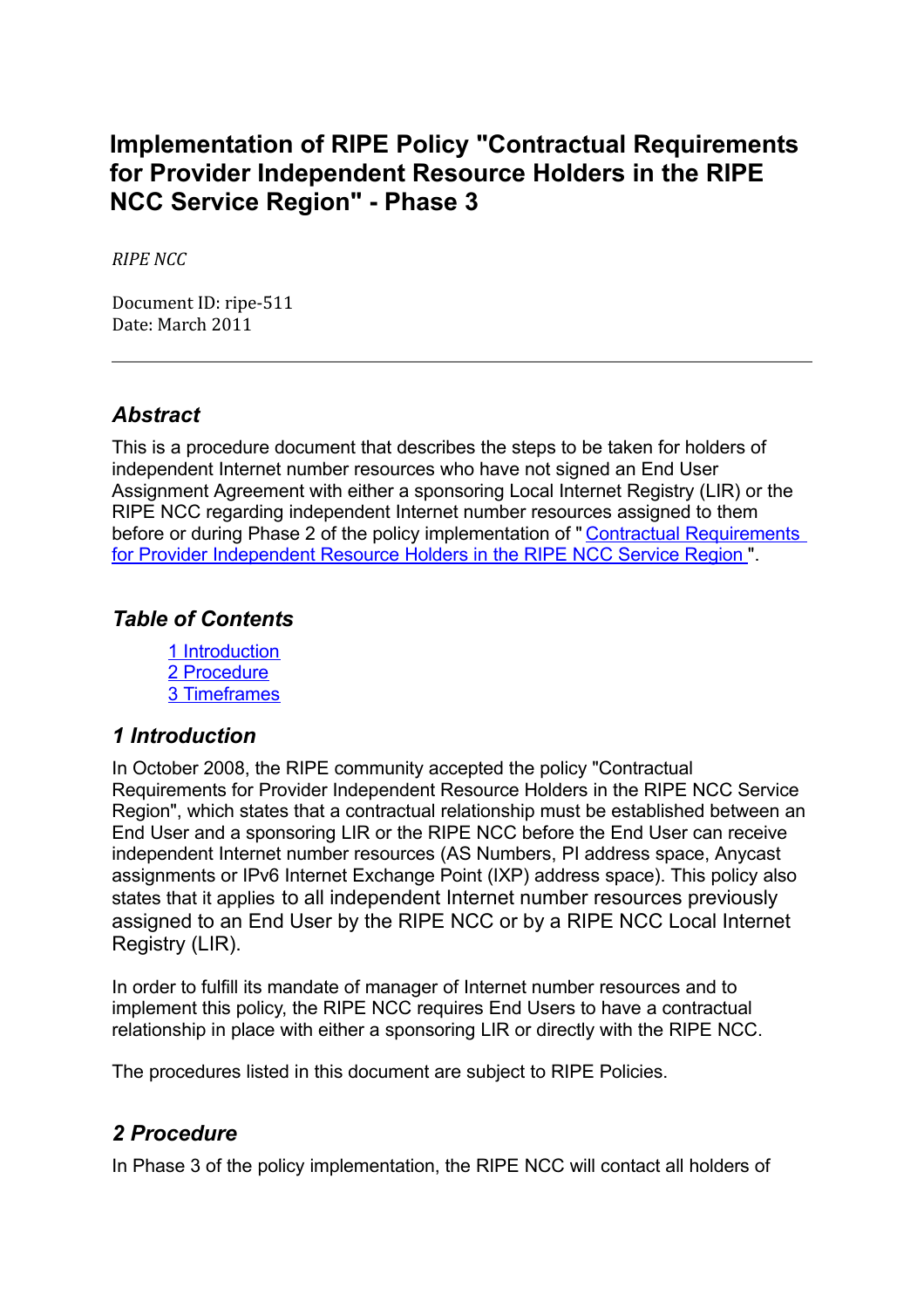independent Internet number resources for whom the required documentation was not submitted by a sponsoring LIR or who have not signed a RIPE NCC End User Assignment Agreement during Phase 2 of the policy implementation. This means holders of resources that are marked as one of the following at the end of Phase 2 of the policy implementation will be contacted:

- Not My End User
- My End User (but the LIR has not submitted the required documentation by the end of Phase 2)

Also, holders of independent Internet number resources for which no selection was made during Phase 2 of the policy implementation will be contacted in Phase 3 .

This means that holders resource of independent Internet number resources that are listed under an LIR that is closed will be contacted as well. This is necessary because the management of the independent Internet number resources listed under these LIRs was transferred to the RIPE NCC after the closure of the LIRs .

The RIPE NCC will contact the resource holders based on their contact details registered in the RIPE Database. Different levels of contact details ("admin-c", "techc", "mnt-by", etc.) will be used to ensure reasonable attempts are made to reach the resource holder. The contact method is by email.

The RIPE NCC will contact resource holders in batches to ensure the provided feedback can be processed in a timely manner. The visibility of the resources in the global routing table and the results from the previous batches will be taken into account for planning and prioritising the next batch runs.

The RIPE NCC will provide the resource holders with a link to a web interface where they can give feedback and updates regarding the status of the independent Internet number resources assigned to them. In order to implement this policy , the RIPE NCC must know whether the resource holders still exist and can be reached using the contact information registered in the RIPE Database. This makes it necessary to monitor the activity on the webpages and keep logs of the activities in order to prioritise future batch runs if resource holders fail to provide the required feedback or do not react at all within the given time period(s). End Users will also be able to contact the RIPE NCC directly by email in case they need assistance during this process.

Resource holders will have to respond to the points listed below:

a) Still a contact person for the resource?

The contacted persons can inform the RIPE NCC if they are the responsible contact for the resource.

b) Email address for future contact?

The resource holder/contact person can provide a main contact email address and will also be asked to update the contact details in the RIPE Database accordingly.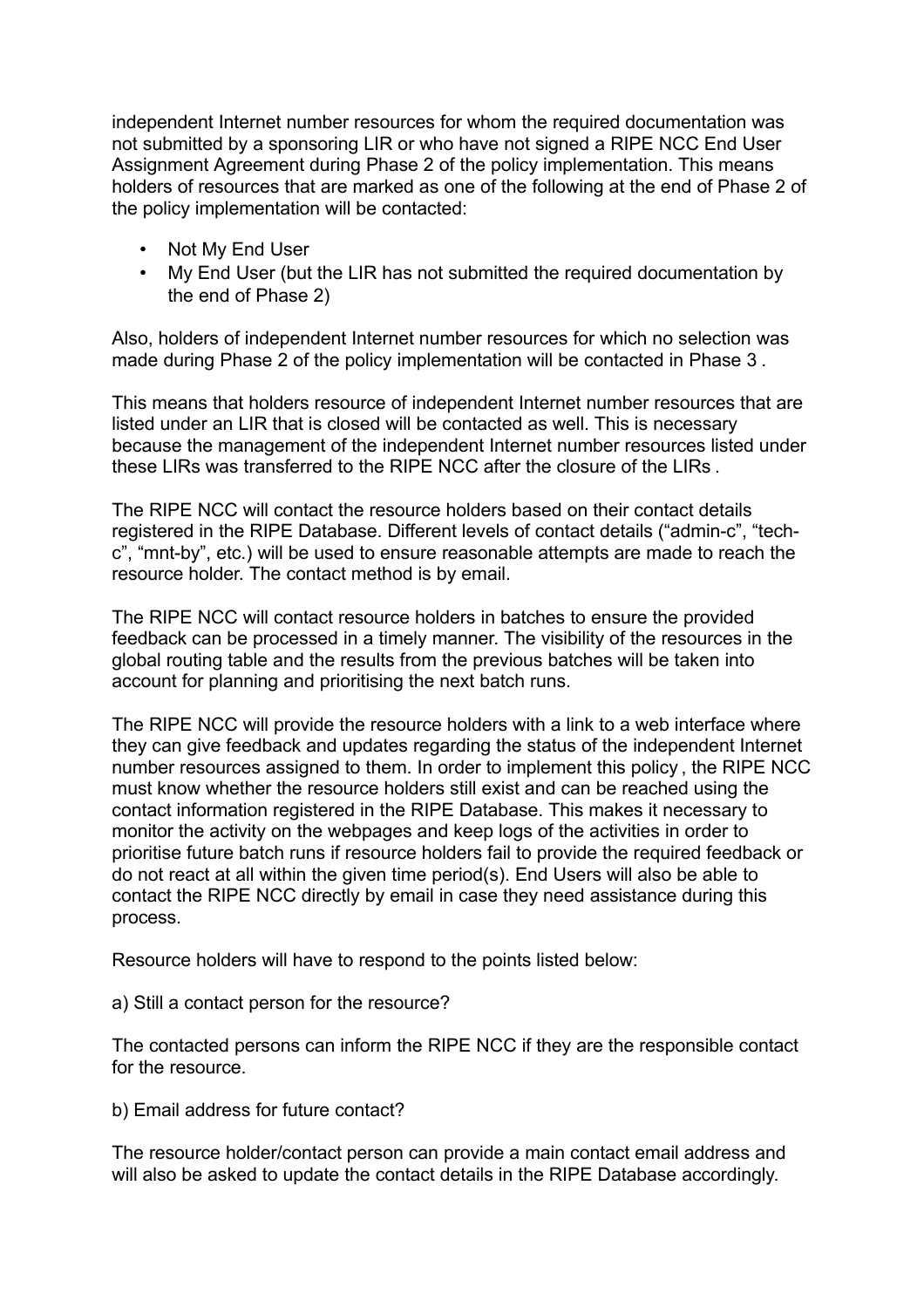c) Confirmation that the resource is used for the resource holder's network infrastructure.

Independent Internet number resources can only be used for the network infrastructure of the organisation the resources are assigned to.

d) Resource used by another organisation?

If the resources are in use by another organisation, the contact persons can provide more information about the organisation currently using the resource, including their contact details.

e) Resource holders who (now) operate an LIR can provide their LIR's RegID.

It is possible that an organisation later became an LIR after independent Internet number resources were assigned to them. In such cases , the resources can be moved to the resource holder's registry and approved as resources used for the LIR's network infrastructure.

f) Resource holders have the option to become a Direct Assignment User (DAU) and sign a RIPE NCC End User Assignment Agreement

If a resource holder cannot find or cannot sign an agreement with a sponsoring LIR for certain reasons, they also have the option to become a Direct Assignment User and sign a RIPE NCC End User Assignment Agreement regarding the independent Internet number resources assigned to them. More information on how to become Direct Assignment User and the fee structure involved is described in: <http://www.ripe.net/lir-services/independent-resources>

g) Information on whether the resource holder has already entered , or will soon enter, a contractual relationship with a sponsoring LIR and provide the LIR's details .

Resource holders are free to choose which LIR they will sign an agreement with .

*Please note that resource holders can also check with their ISPs whether they operate an LIR so they can also sign an End User Assignment Agreement with their ISP if they should operate a LIR.*

#### <span id="page-2-0"></span>*3 Timeframes*

Should the End User not react within three months and several attempts by the RIPE NCC to contact the resource holder, including reminders by email and using different contact details registered in the RIPE Database related to the resource, the RIPE NCC will:

- Change the maintainers on the End User's records to the status "deregistered maintainer"; and/or

- Add a warning statement to the relevant records in the RIPE Database mentioning the upcoming deregistration of the resources; and/or